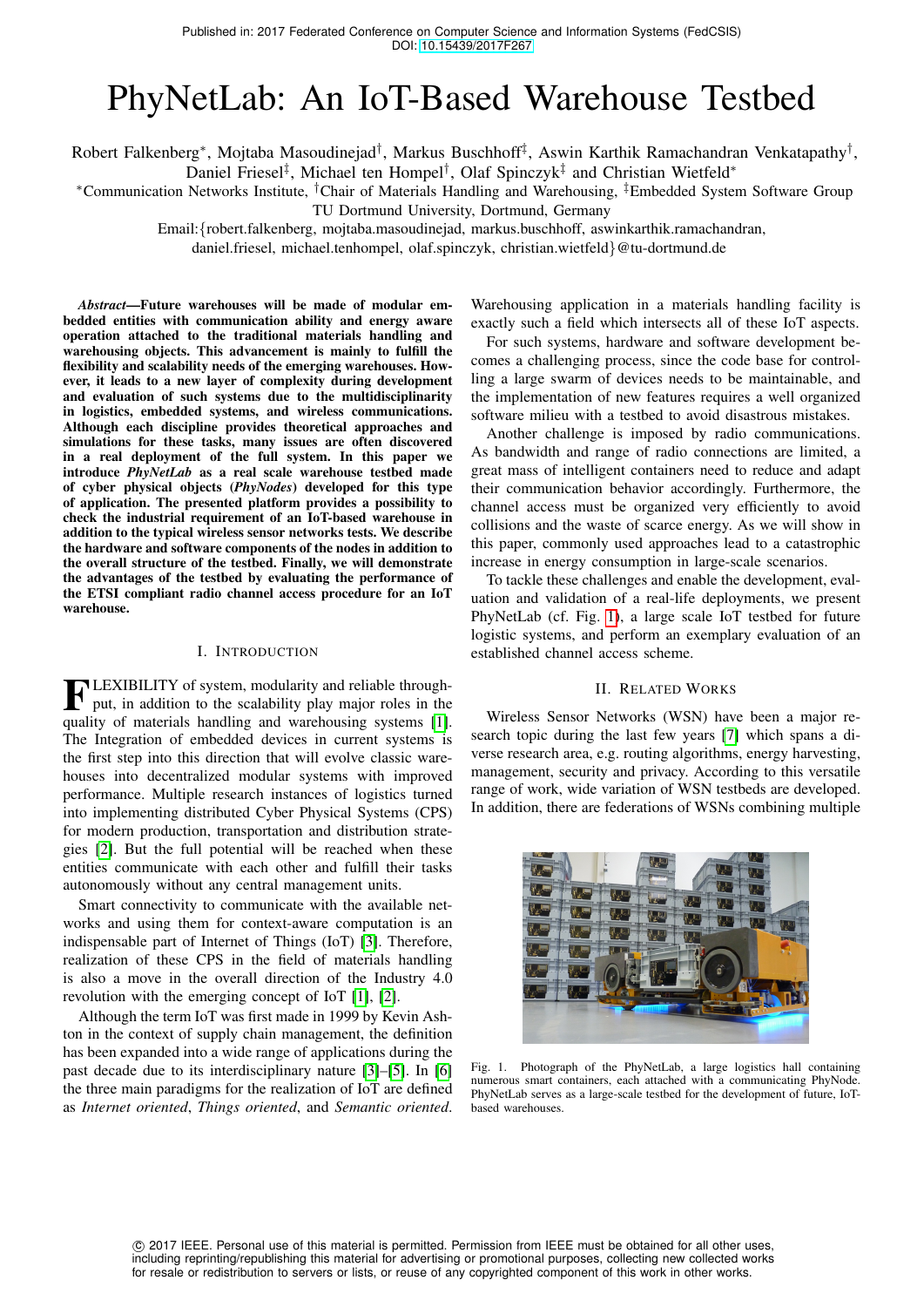installations into a single wide spread platform. Some of the most famous platforms are:

*a) MoteLab:* A wireless network developed by Harvard and published in 2005 [\[8\]](#page-4-6). It was one of the first fully developed WSNs. MoteLab is an open source tool that is accessible on the Internet. Its web access facilitates remote programming and user scheduling.

*b) Future Internet of Things:* FIT/IoT-Lab [\[9\]](#page-4-7) is a heterogeneous large-scale research facility with a federation of more than 6 locations and more than 2000 nodes altogether [\[10\]](#page-4-8). To interact with nodes it has command line interfaces through user virtual machines.

*c) Indriya:* is a low-cost 3D WSN testbed implemented at the National University of Singapore [\[11\]](#page-4-9). The 127 wireless nodes are connected with active USB cables. This USB infrastructure provides a back channel for remote programming and powering the sensor nodes.

*d) WISEBED:* is an IoT research facility with a heterogeneous implementation where each partner maintains its own testbed [\[12\]](#page-4-10). There is also an overlay network giving access to all testbeds as one, large IoT implementation for analysis. Anyhow, each testbed can also be handled separately [\[10\]](#page-4-8).

Beyond that, numerous other WSNs are shown in surveys, such as [\[4\]](#page-4-11), [\[7\]](#page-4-5), which categorize them into general testbeds, server-based testbeds, single PC-based testbeds, multiple site testbeds, in-band management traffic testbeds, and specialized testbeds.

According to this categorization, PhyNetLab is considered to be a specialized testbed because it is designed to be a wireless sensor network testbed, which is built very close to a real world scenario. The major research challenges are to develop communication protocols and energy-aware syntactics, which are required for a deep integration in industrial systems such as a materials handling facility.

# III. SYSTEM STRUCTURE AND HARDWARE COMPONENTS

Here, we give an overview of PhyNetLab, which is shown in Fig. [1.](#page-0-0) It is located in a large logistics hall providing space for a continuously extending amount of containers. Each container carries a PhyNode at its front which enables communication capabilities with the infrastructure. They are attached to equally distributed Access Points (APs), which serve as gateways to the internet via an optimized Long Term Evolution (LTE) link [\[13\]](#page-4-12). This cellular structure reduces the necessary transmission power and increases the network capacity by reusing radio channels. A detailed description of the PhyNetLab and of its components is presented in [\[10\]](#page-4-8). Due to limited space, this paper only briefly introduces the PhyNode platform, which is most important for the presented experiment.

The PhyNode (cf. Fig. [2\)](#page-1-0) consists of two parts, a master network board for management and the actual experiment platform, which is a Swappable Slave Board (SSB). The management platform spans a ZigBee backbone network over the testbed and can be used, e.g., for updating the slave board firmware. The heart of the SSB is a ferroelectric random access memory (FRAM)-based MCU MSP430FR5969. Comparing to



Fig. 2. Photography of the PhyNode, which is attached to every container in the PhyNetLab. It is equipped with a solar cell, display, radio interface, numerous sensors and a rechargeable battery.

<span id="page-1-0"></span>conventional flash RAM, the 64 kB FRAM in the MCU is very durable concerning memory access and highly energy efficient. The radio communication is performed by a low-power Sub-1 GHz transceiver TI CC1200 in the 868 MHz Band for Short Range Devices (SRD). In addition, the board includes sensors, which capture accelerations, temperature, color, infrared and ambient light, intended for energy harvesting research. Interaction with humans is possible using buttons and a small LCD.

The SSB can be programmed to work as an energy neutral device using energy harvesting. For this purpose, and also for generic battery management, we integrated an ultra low power harvester IC with boost charger and autonomous power multiplexer. It is designed to allow switching to an alternative energy source if the solar charged energy storage is depleted.

## IV. SOFTWARE COMPONENTS

<span id="page-1-1"></span>To enable a rapid development of IoT applications in ultra low-power systems, we developed an IoT end device operating system *Kratos*. It supports developers with a comprehensive set of C++ library functions that can be "tailored" to suit the needs of a distinct application and thus can save resources by only deploying the required system components.

To support the modularization that is necessary for keeping an operating system highly configurable, we used AspectC++, a set of language extensions to facilitate aspect-oriented programming concepts into C and C++ [\[14\]](#page-4-13), [\[15\]](#page-4-14).

Kratos delivers interfaces to different system architectures and features a set of useful system properties like interrupt synchronization, preemptive thread scheduling, peripheral driver interfaces and power management mechanisms.

Kratos was mainly developed with PhyNetLab in mind, and hence fully supports the PhyNode platform. Furthermore, PhyNetLab and Kratos allow mutual research on hardware and software design for large-scale and energy-aware IoT deployments. By that, PhyNetLab gives us insights on how to design energy and network-aware software components for an operating system under heavy resource constraints. In the other direction, software requirements for enabling maintainability and the deployment of applications for PhyNetLab influenced the choice of hardware components used in the PhyNode.

The main focus of Kratos is on power management. Here, we developed methods to incorporate detailed energy models of all components of a system into the system drivers [\[16\]](#page-4-15).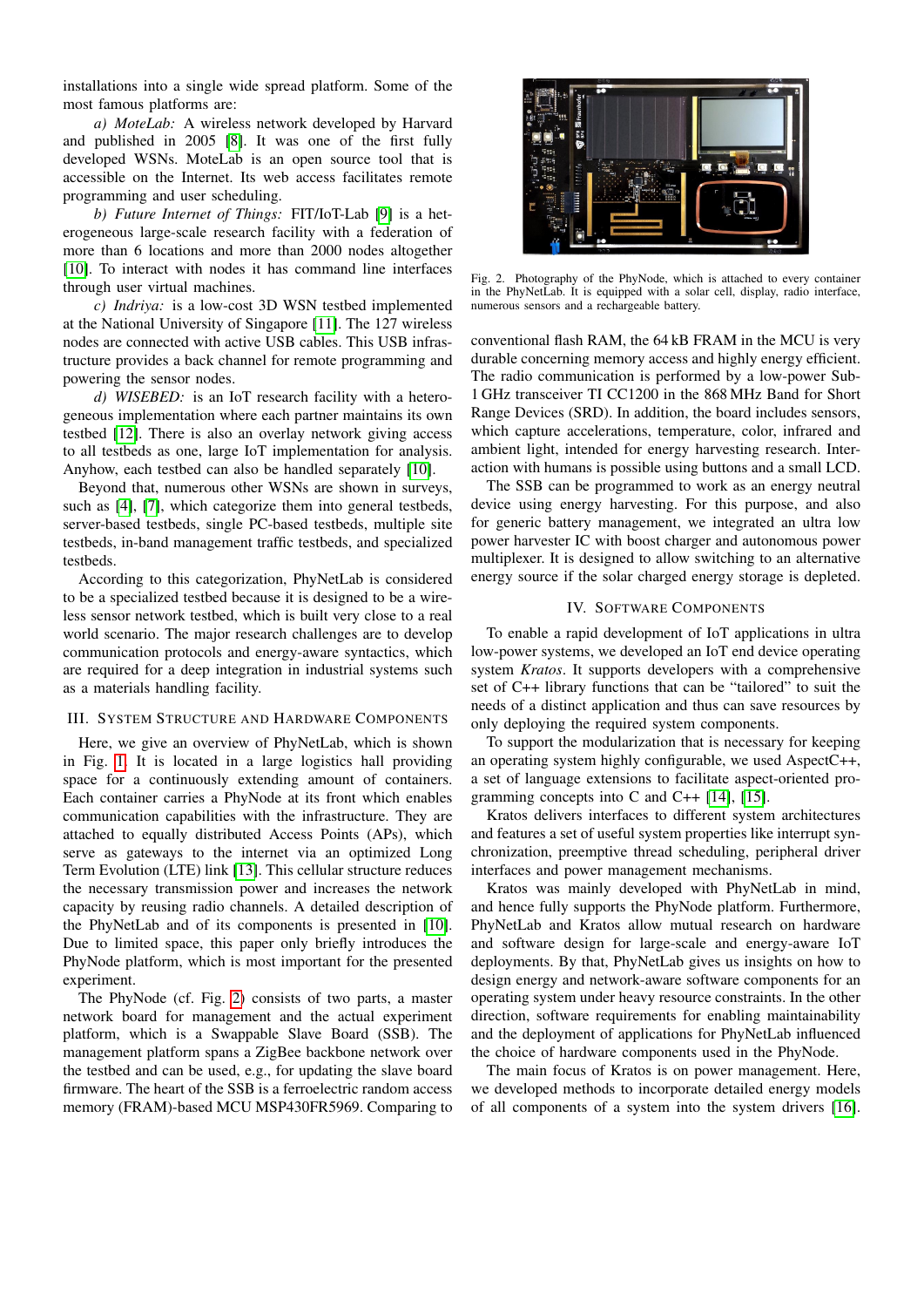TABLE I PROPERTIES OF THE CC1200 RADIO INTERFACE

<span id="page-2-0"></span>

| <b>Physical Properties</b> |                             |
|----------------------------|-----------------------------|
| Frequency                  | 866 MHz (SRD Band)          |
| Maximum Transmission Power | $25 \,\mathrm{mW}$ (14 dBm) |
| Receive Filter Bandwidth   | $104 \text{ kHz}$           |
| Modulation, Deviation      | 2-GFSK, 20 kHz              |
| <b>Bit Rate</b>            | 38.4 kbit/s                 |
| <b>Protocol Properties</b> |                             |
| Channel Access             | LBT with random backoff     |
| Packet Size (Payload)      | Dynamic 0B to 126B          |

These energy models can be derived automatically by using power measurement techniques in a loop. This enables us to track the power consumption of all nodes over time and drive application decisions on this knowledge. In this paper we utilize this capability to track the power consumption of the radio transceiver, since this is the main consumer of the system in the presented setup. We postpone the presentation of the comprehensive details about the novel design principles of Kratos to a future work. Additionally, the Kratos source-code will be freely available as open source as soon as we consider it mature enough for the use by external users.

On the other hand, the software of the AP transparently forwards messages between the PhyNodes and the enveloping application, which provides an external interface to the PhyNetLab. For this paper, the application emulates typical interactions with the PhyNodes in a typical warehousing scenario, e.g., keeping track of available PhyNodes via device discovery and dynamic addressing, altering the goods stored in particular containers, or performing queries for single goods in the warehouse.

# V. COMMUNICATION

<span id="page-2-2"></span>The radio interface of the PhyNode is highly configurable in terms of, e.g., modulation, power consumption, data rate, channel access and interrupt signals. In this paper, an exemplary radio driver implementation configures the interface as shown in Tab. [I.](#page-2-0) The expected high number of devices in the warehouse requires a collision-avoiding channel access mechanism. Otherwise, in case of an uncontrolled random access, the throughput over the air interface would achieve at maximum 18 % because of collisions [\[17\]](#page-4-16), [\[18\]](#page-4-17). Since collisions require (possibly multiple) retransmission, this would waste a large amount of scarce energy. In addition, multiple replies to a single broadcast (or multicast) message might always provoke a collision, in case of an equal message-processing time.

Therefore, we implemented a Listen Before Talk (LBT) channel assessment in our setup, which conforms to the ETSI SRD standard [\[19\]](#page-4-18) and complies with the regulatory constraints of that band. Instead of just accessing the channel for the transmission of a new data packet, the transceiver first listens on the channel for a total back-off time  $t_L = t_F + t_{PS}$ , where  $t_F$  is fixed to 5 ms and  $t_{PS}$  is a randomly chosen between 0 ms and 5 ms. An example of the described channel access procedure is shown in Fig. [3.](#page-2-1) If DEVICE A with a



<span id="page-2-1"></span>Fig. 3. Example for the applied LBT algorithm in the testbed. The dashed blocks represent back-off times while solid blocks represent actual radio transmissions over the air.

pending transmission detects no radio activity throughout  $t_F$ , it shall subsequently perform its transmission by resetting its  $t_{PS}$ to zero. However, if the transceiver detects any radio activity during  $t_F$  (DEVICE B), the back-off timer is halted and will be restarted, when the channel is free again. In this case the device must back-off for the full total period  $t_L$ .

The response of broadcast messages requires a special handling: After receiving a broadcast message, multiple devices may attempt to reply simultaneously. Although those devices back-off for the period  $t_F$ , their messages will collide if no other activity happens on the channel during this period. Therefore, an additional random back-off of 0 ms to 5 ms is added in advance to each broadcast reply.

In order to reduce the power consumption of the transceiver during idle times, we implemented a low power listening mode into the device driver where the transceiver is put into a low power sleep mode and wakes up in intervals of 4.7 ms for 0.2 ms. This reduces the idle power draw from 23 mA in continuous RX to 1.5 mA in low power listening mode, but requires the AP to transmit extended packet preambles. The low power listen mechanism is disabled during a pending transmission in order to keep track of the exact moment, where an active transmission on the channel ends. This ensures the conformance to the previously described ETSI clear channel assessment.

#### VI. APPLICATION EXAMPLE

<span id="page-2-3"></span>In order to bring out the benefits of the proposed PhyNet-Lab, we present an evaluation of a typical application in future warehouses. Within such warehouses, incoming orders might autonomously send broadcast messages into the network to poll for particular goods. These messages will be replied by only those PhyNodes, which contain the requested product, and inform the inquirer about the contained quantity. He then selects a subset of PhyNodes, which fulfill the requested quantity, and requests to the network a delivery of those goods.

This use case arises questions about radio channel congestion, reliability and energy consumption of the PhyNodes when replying to those polls simultaneously. To answer them, we performed real field measurements in the PhyNetLab (cf. Fig. [1\)](#page-0-0) and set up a network of 38 PhyNodes attached to an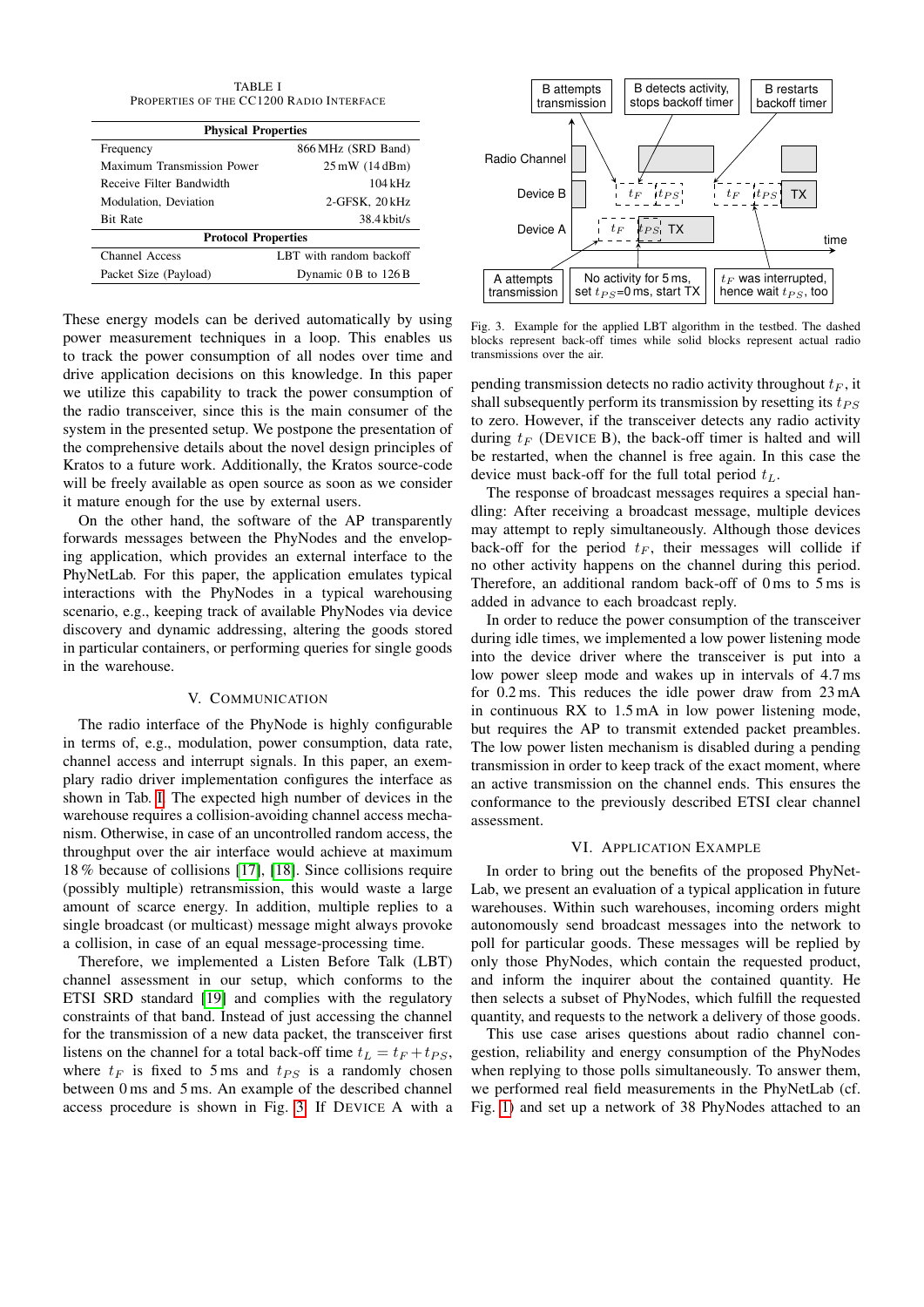AP. The nodes were distributed in the PhyNetLab in such a manner, that each node can perceive the activity of any other PhyNode in the network. Therefore, the free channel assessment algorithm is not negatively influenced by hidden stations. Each measurement run consists of assigning the same product to a subset of the attached PhyNodes and ten polls for that product by the AP. As soon as a PhyNode receives a matching poll message for the assigned product, it replies the call with its address and the contained amount with respect to the clear channel assessment procedure described in Sec. [V.](#page-2-2) The remaining PhyNodes perform no transmissions during the run. All participants in the network count the number of successfully received and sent messages on their side and transmit those statistics to the AP after each run. The statistics also include the accounted energy of the radio transceiver, as explained in Sec. [IV.](#page-1-1) For comparability, each run comprises an interval of 11.75 s, hence does not depend on the number of exchanged messages. The interval is encapsulated by broadcast messages for starting and stopping a run. These messages are required, because statistics and setup messages of the PhyNodes are exchanged over the same link as the performance runs but must be excluded from statistics in this series of measurements. Therefore, each PhyNode resets its statistics and accounted energy when receiving a start message and freezes the values after receiving a stop message.

## VII. EVALUATION AND RESULTS

In this section we evaluate the measurements from the application example in Sec. [VI,](#page-2-3) which challenged the ETSI collision avoidance algorithm of the radio interface during product polls to the warehouse. These product polls, which are transmitted as broadcasts by the AP into the network, trigger instantly numerous PhyNodes to transmit a reply message. Fig. [4](#page-3-0) shows the achieved packet throughput  $T$  during the measurements. It is defined as the ratio

$$
T = \frac{N_{RX}}{\sum_{A} N_{TX}},\tag{1}
$$

where  $N_{RX}$  is the number of successfully received messages by the AP and  $N_{TX}$  is the number of transmitted packets by each PhyNode from the active set A.

The algorithm performs very efficient for low numbers of concurring devices and enables a throughput above 80 % in case of 8 or less devices. In the range of 1 to 17 devices the throughput behaves nearly linearly and undercuts 50 % in case of 17 devices. Higher numbers of simultaneous attempts have only a negligible effect on the throughput, which stays nearly constant at a level of 50 %.

While this degree of throughput is typically not acceptable in a common communication system, it is still reasonable in the addressed logistics scenario. Considering, i.e., an incoming order for a particular product stored in the warehouse, where numerous containers comprise many entities of the demanded product, it is not necessarily required to receive all replies. Instead, it might be sufficient that *enough* containers reply to satisfy the demanded amount. Otherwise the poll could be



<span id="page-3-0"></span>Fig. 4. Performance of the ETSI SRD collision avoidance algorithm in case of massive simultaneous replies to a broadcast message (poll for a particular product in the warehouse). With an increasing number of concurring transmission attempts, the packet throughput decreases due to more collisions.



<span id="page-3-1"></span>Fig. 5. Energy consumption of the radio interfaces of active PhyNodes in the presented scenario. Each sample reflects the energy consumption of one radio for receiving 11 packets and transmitting 10 replies within 11.75 s.

repeated and uncover further containers, which suffered of a collision in the first place.

More critical is the impact of congestions on the energy consumption of the PhyNodes, which is shown in Fig. [5.](#page-3-1) In case of a single replying device, which reflects the minimum required energy for a test run, the radio interface consumes in average 57 mJ. By adding one additional device, the average energy consumption of each device more than doubles to 123 mJ. This is caused by a significantly higher amount of time spent in active receive mode: A device needs to wait in receive mode until a preceding transmission finishes plus the required back-off interval. The other way round, a device that already transmitted its packet and falls back into lowpower listening mode will be waked up by the replies of the remaining devices. Although the transceiver's logic discards those packets very quickly due to a mismatching address, the transceiver still spends much more time in active receive mode.

With an increasing number of concurring replies, the energy consumption of all devices raises to 1030 mJ in average for 38 active devices, which is an increase by factor 18. In addition, the deviation of the energy consumption increases as well. This is caused by the varying time instant, where the device